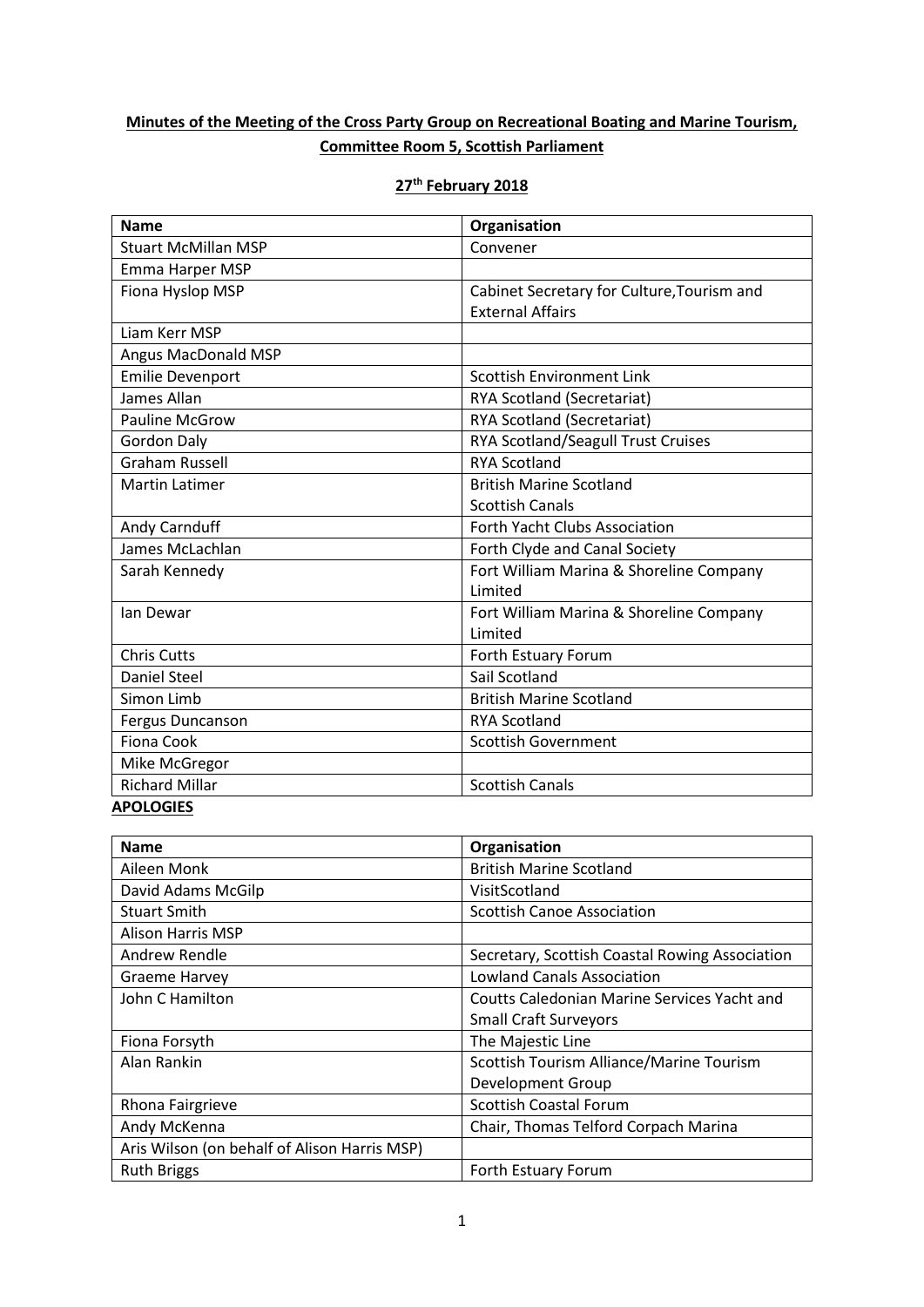| Colin Henderson        | <b>Edinburgh Boat Charters</b>          |  |
|------------------------|-----------------------------------------|--|
| Marc Crothall          | <b>Scottish Tourism Alliance</b>        |  |
| Robbie Wightman        | <b>Scottish Rowing Association</b>      |  |
| <b>Charles Morton</b>  | Commodore, Royal Forth Yacht Club       |  |
| Alvin Barber           |                                         |  |
| Tom Brock              | <b>Scottish Seabird Centre</b>          |  |
| David Vass             | RYA Scotland/West Highland and Moorings |  |
|                        | Association                             |  |
| <b>Brian Swinbanks</b> | <b>Tobermory Harbour Association</b>    |  |
| <b>Karl Stevens</b>    | Hebridean Whale & Dolphin Trust         |  |

## **1. Welcome and Apologies**

Stuart McMillan MSP, Convener of the Cross Party Group on Recreational Boating and Marine Tourism welcomed everyone to the meeting and to the Scottish Parliament and introductions were made round the table.

## **2. Minutes and Action Points from last meeting**

The minutes were approved as an accurate record. **Proposed: Gordon Daly Seconded: James Allan**

## **Action Points from Last Meeting**

**1. Dundee Marina Project**

Contact details for Gordon Reid, Dundee City Council to be passed to Graham Russell. SMCM will write to Cabinet Secretary and Fergus Ewing re the project.

**Circulate letter that was sent to Cabinet Secretary and Fergus Ewing re Dundee marina project.**

# **2. Hebridean and Whale Dolphin Trust**

The Hebridean and Whale Dolphin Trust will present at meeting on 26<sup>th</sup> June 2018.

- 3. **Scottish Sea Angling Network to be invited to present at the next meeting on 28th November or alternatively to one of the meetings in 2018 -** Invitation has been sent out.
- **4. Green Blue**

A discussion took place on the promotion of the Green Blue. **Action: It was agreed to re-issue out Green Blue information to CPG members and ask them to speak to their local boaters.** 

5. **Marine Fund - SCM to write to Cabinet Secretary (Finance) Derek Mackay to ask him to consider establishment of Marine Fund to help towards 2020 and to have match funding. SMCM will report back on outcome when he gets response.** SMCM reported that the letter has been sent and explained that we should not expect a response until after the budget announcement has been made on the 14<sup>th</sup> December.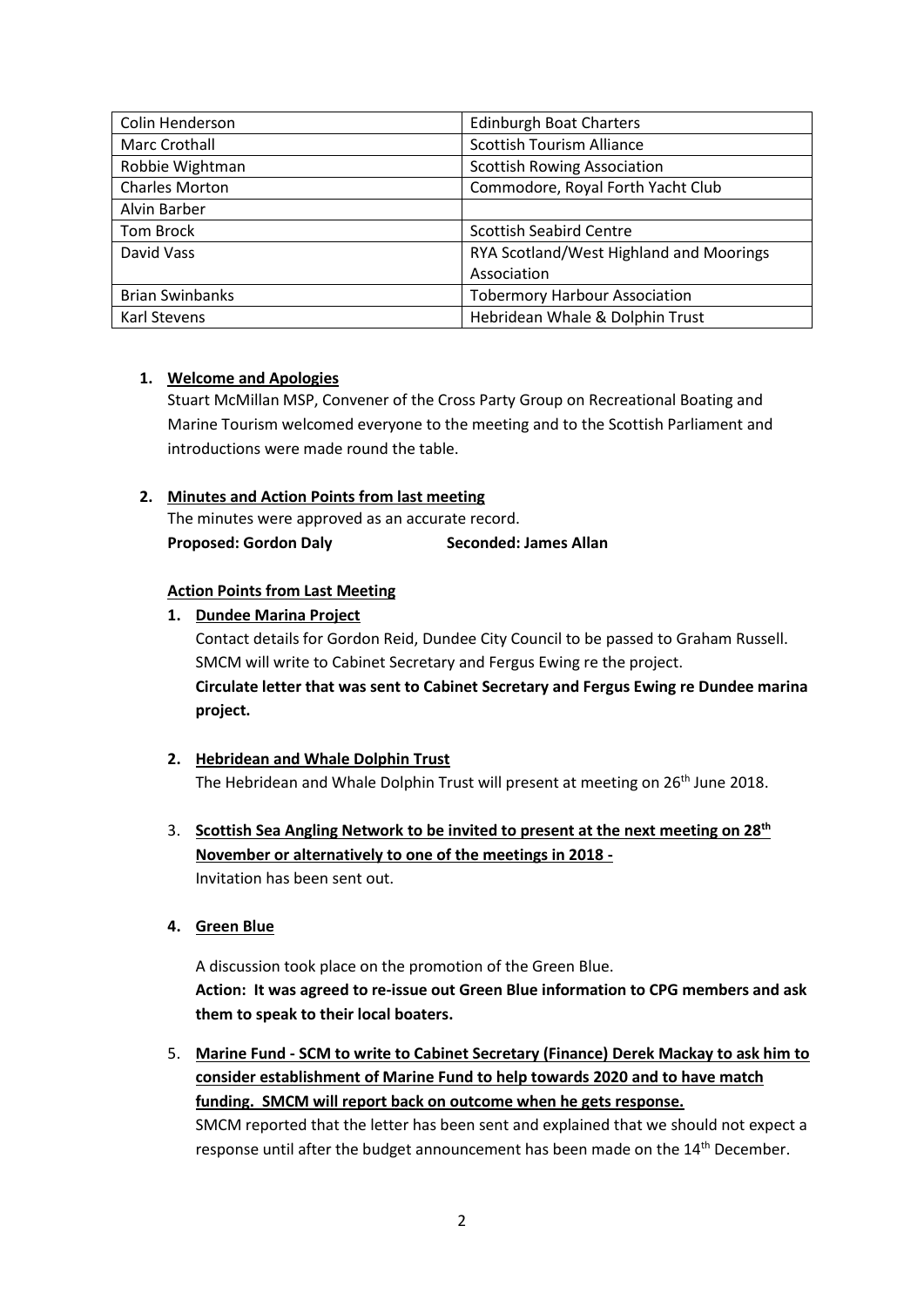## **Reply has been received from Fergus Ewing, Cabinet Secretary for the Rural Economy and Connectivity and was circulated to CPG members on 8 th January 2018.**

**Year of Coast and Water 2020** – SMCM will write to Fiona Hyslop, Cabinet Secretary for Culture, Tourism and External Affairs and Derek Mackay, Cabinet Secretary for Finance and the Constitution to discuss events to mark the Year of Coast and Water 2020. **Action: "Attracting sailing events to Scotland" and "2020" to be added a combined agenda item for next meeting. JA stated that there are ongoing discussions within the Marine Tourism Events Group. It was agreed to invite representative from Event Scotland to ask them to outline planned activities.**

## **3. Minutes and Action Points from last Meeting**

The minutes were approved as an accurate record.

## **Proposed: Martin Latimer Seconded: James Allan**

## **Update on EU/Brexit, Fiona Hyslop, Cabinet Secretary for Culture, Tourism and External Affairs**

The Cabinet Secretary provided an outline of the 2020 Year of Scotland Coast and Water and stated that this will provide a great opportunity and sought CPG member's views and opinions about what we can do and advised that preparation will be required in 2019 to enable us to have everything in place for 2020.

**Brexit** – The Cabinet Secretary reported that a paper has been produced on Scottish population and migration. The Cabinet Secretary reiterated that there is a need for a Scotland wide approach and encouraged the CPG members to look at the paper.

Liam Kerr MSP asked about the article in the recent RYA Magazine that featured information on Brexit. JA stated that he was not aware of the article but stated that RYA UK are representing the interests of boaters and looking at border control and they have also campaigned on Red Diesel.

## **Action: It was agreed to circulate the RYA Magazine electronic version to the CPG members.**

**Cruise Summit** - The Cabinet Secretary reported that she attended a Cruise summit where discussion took place on infrastructure. Infrastructure funding has been secured for some rural areas such as Skye and was evidence based. There has been core investment on the cruising side and are working with VisitScotland for 2020 and also looking at adventure tourism.

## **The Green Blue**

Work is ongoing by the Green Blue together with the RYA and British Marine looking at disposing of litter and plastics and looking at protecting the marine environment and drive forward standards.

- The Cabinet Secretary also reported that she will be attending the Sail Scotland Conference.
- Work is also taking place with the Arctic Forum re sustainability.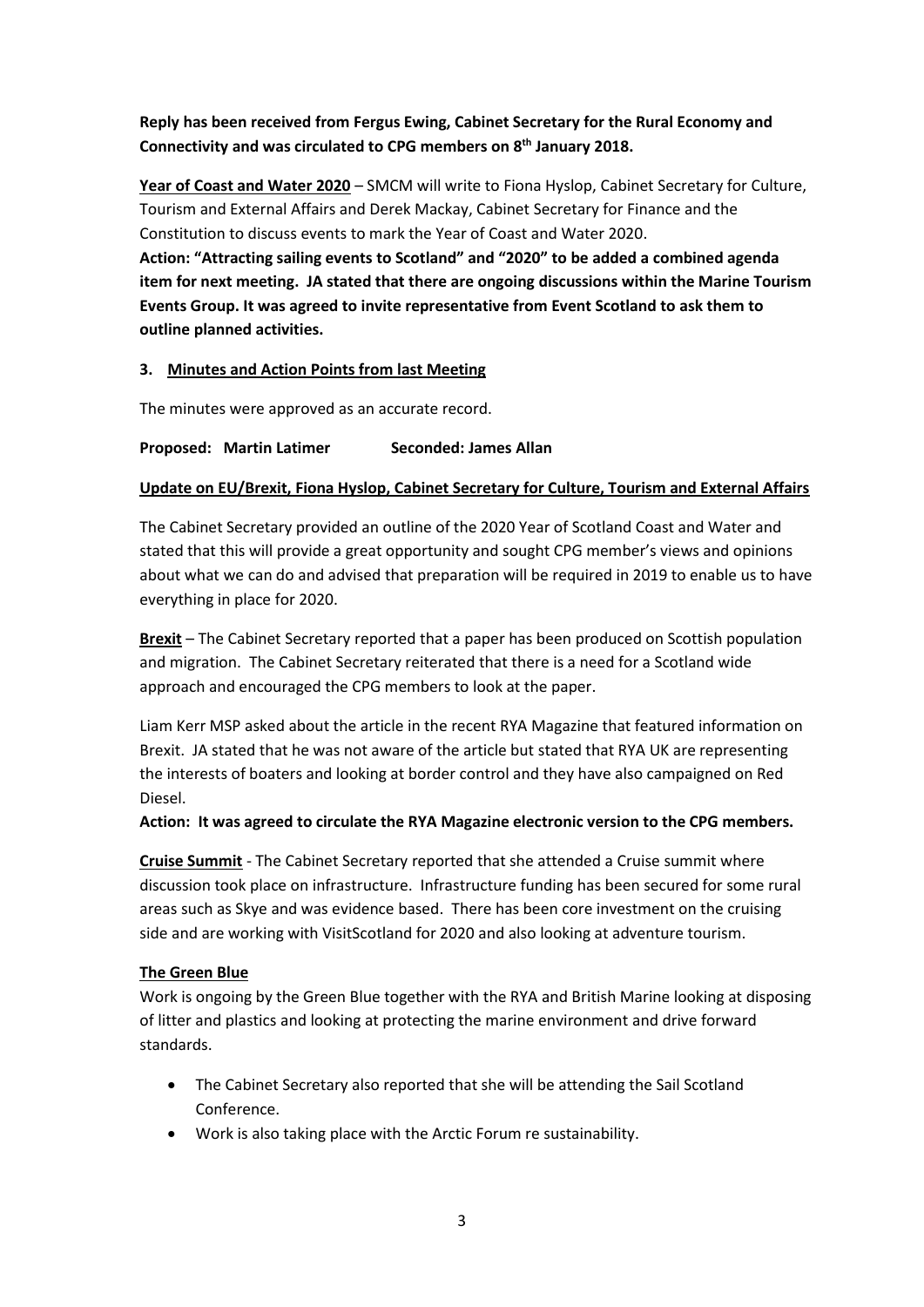ML stated that the Marine Tourism Strategy has infrastructure and are looking to create an employment base and expansion of facilities. ML further reported that he is in discussions with Highlands and Islands Enterprise to see if a role can be funded to take this forward. The Cabinet Secretary stated that there is development funding that may come in from different agencies or possibly in partnership with organisations.

The Cabinet Secretary gave an example of Adventure Biking and suggested that this may be a model that we can look to use to make a business case. SL stated that they are looking at long lead in times and looking at social/economic/regeneration factors.

## **The following points were then raised -**

- SMCM asked about the Malin Waters Programme and whether it will be difficult to be part of this after Brexit. The Cabinet Secretary stated that they will look at Horizon 2020 (inter reg programmes) and see what would be able to be continued.
- The Cabinet Secretary stated that in the EU context there is covering of law for environment transport. The Scottish Government have introduced a continuity bill and require to give consent to any changes. Daniel Steel stated that there is an inter reg application with partners from Ireland.
- DS stated that we should not underestimate how far we have come on in the Marine Tourism Strategy. DS has met with destination groups and they have seen the real opportunity to galvanise more tourism opportunities. There is a lot of enthusiasm and we have a real scale of ambition in 2020. We require to ensure by this time next year that we are ready and then finalise the proposals to ensure that plans are in place for Spring 2019. We require to maximise the economic impact of marine tourism.
- SMCM stated that the Commonwealth Flotilla was a fantastic event with hundreds of boats going up from Greenock to Glasgow in 2014 and this was supported by the Cross Party Group. SMCM suggested having a signature event with possible other smaller events round the country in 2020. The Cabinet Secretary has suggested having a discussion with Event Scotland. JA stated that we are engaging with Event Scotland to look at having small and large scale events however we would require to look at significant investment to fund these types of events.
- The Cabinet Secretary stated that she would encourage us to be ambitious and try to get a few big signature events and suggested that a good draw is TV events and that we should share ideas to ensure that the Marine Tourism strategy is strengthened.
- AC suggested about an event with boats from the Baltic/Nordic countries and possibly Ireland going through the Moray Firth and Caledonian Canal that would encircle the waters of Scotland and would also link in with the Shetland bus as we are the gateway to Europe.
- DS stated that we have promoted Scotland in Northern European markets. There is people coming from Sweden to tie in with the Marine Tourism Conference and to obtain learning and vice versa.
- FD suggested having historical centenary events. SMCM thanked everyone for their contributions to the discussion.
- 4. **Canal Bridge Closure** SMCM reported that he has received an email from Alison Harris MSP raising concerns about the Canal Bridge closures at Bonnybridge and Tweechar. JA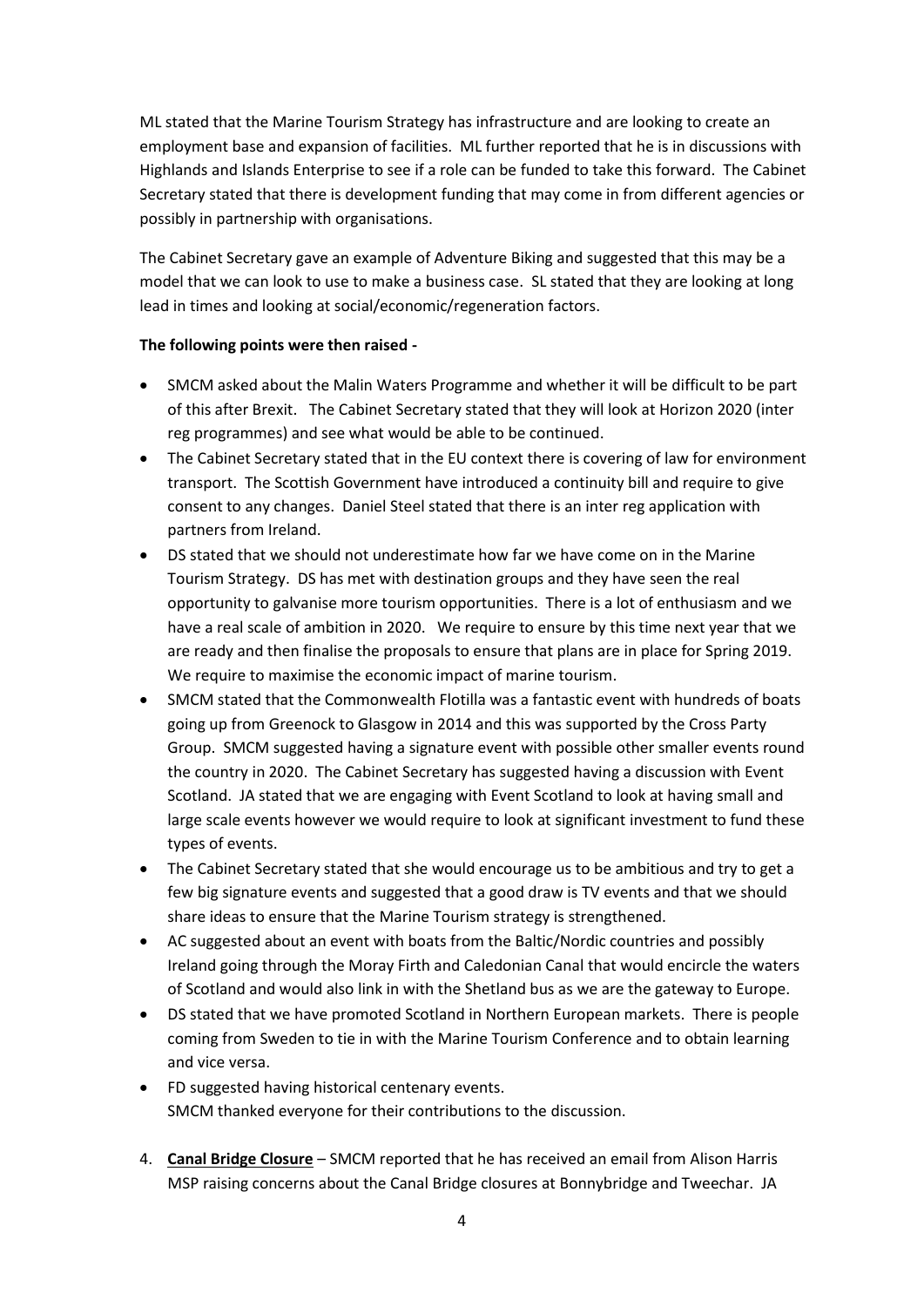explained that this is currently under discussion and has been brought to our attention by RYA members. There is a real desire from the users to bring this to the attention of the CPG about the challenges faced by Scottish Canals and have a constructive discussion between the users and Scottish Canals.

Angus MacDonald MSP asked what the cost of the repairs is. RM stated that they have nursed the bridges to keep them going and for Twechar/Bonnybridge and significant investment is required to bring them up to standard  $(f_1, 2 \text{ million})$ . The bridges were closed as they posed a safety risk. Twechar is the preferred first priority to fix first and without significant investment they will not be able to operate 7 days a week.

Discussion followed and ML and RM reiterated that discussions are ongoing with government and that they wish to maintain dialogue with canal users. They further explained that they are unable to bring immediate solution but will engage with the group users. R Millar stated that the first priorities are to get temporary movement and get the canal moving again. Angus MacDonald MSP asked is there a timeline. RM stated that boats are out of location. There is exploratory surgery taking place and we are unable to provide a timescale. There is a considerable lead in time to upgrade and repair these bridges. The bridges need work and support. Angus MacDonald MSP stated that Falkirk Council had a programme of repairing bridges. RM stated that they are a legacy that are now with Scottish Canals and form part of the Millennium Link Project. RM stated that we potentially need to have a conversation with Falkirk Council.

SMCM stated that Alison Harris MSP has not received a response as yet from CEO at Scottish Canals. **Action: ML stated that Scottish Canals are very keen to communicate and will work with Scottish Government and stakeholders.**

#### **5. Update on the Marine Tourism Strategy and Events**

#### **Report from Alan Rankin (addendum to minutes) (Apologies from AR).**

The MTDG is going through a phase of review and had hope to meet in early February to discuss the future role of the group and the standing of the Awakening the Giant Strategy. The meeting could not take place due to call offs and one is planned for late March. In the meantime I have submitted a review document to Marc and Steven Dott at HIE that takes in the overall progress of the Strategy and the projects the members of the MTDG had agreed as priority actions. Here is in summary of what I would have reported to the MTDG tonight.

#### **Marine Tourism Strategic Position**

The aims, ambitions and increased awareness set out within the industry led Strategy are now embedded within government, enterprise, local authority, public and international development agency strategies and agendas.

- Since the 2015 launch there is a greatly increased understanding and awareness of the potential of Marine Tourism across private sector operators, destination groups and the wider tourism industry.
- The standing of Marine Tourism as a sector has contributed to and influenced the announcement of 2020 Themed Year being that of Coast and Water. The Themed Year will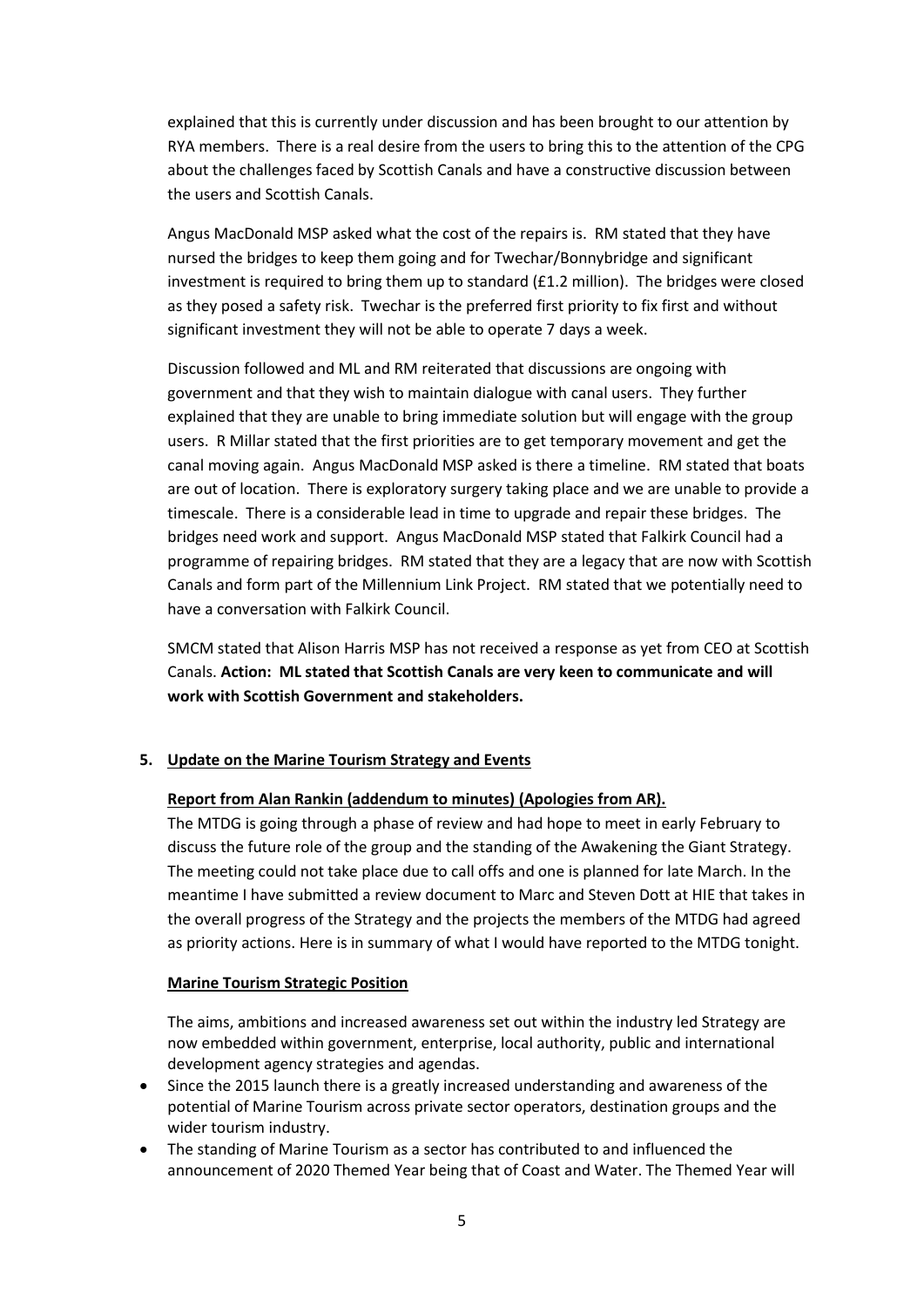bring national attention to Scotland's marine tourism assets, economies and opportunities the 14 sectors identified with the Awakening the Giant Strategy bring to the Scottish economy.

- The Strategy is on government agendas, central to area Growth Deal developments such as; Ayrshire Coast, Stirling and Tay Cities and sits central to regeneration projects in locations such as Ardrossan, Dundee and Stranraer.
- Marine Tourism is now an integral element of local area tourism development plans exampling: Forth Bridges, Dumfries and Galloway, Argyll and the Isles, Fort William (OCUK), Outer Hebrides and North Ayrshire - Making Waves plan. This is further evidenced by the West Coast Destination Partnership Project that will see 18 destination groups seek to identify growth opportunities from Marine Tourism.
- Behind the strategic success the reach into wider 14 sectors identified within the Strategy remains fragmented. There remains a difficulty in reaching smaller non-association/trade led sectors.

## **Action Plan Projects**

In terms of the Priority Projects there will be MTDG discussions as to the key objectives that have been circulated around the members since December. Due to the lack of resource that has reduced industry capabilities to oversee the delivery of the Projects, the thinking at this time is to absorbed the projects into national agencies such as SDS, VS and Event Scotland. Behind this Marc has had very positive conversations with senior personnel in each organisation and there is a very good fit:

- Marketing: continue with SailScotland and VS
- $\bullet$  Skills to be developed by SDS
- Infrastructure profiled in VS Development Framework with local authorities
- Events to be developed by EventScotland
- Monitoring to be absorbed into the VS pilot destination and sector business barometer.
- Environment cross group planning between industry, VS, WiSE, Green Blue and SNH The above will be discussed by the MTDG in March.
	- ML stated that as Alan Rankin has now left, consideration is being given to how a Development Manager role can be funded to deliver on the top 5 preferred locations.
	- The rest of the Marine Tourism Strategy is successful and the Awakening the Giant is a wellused publication. We require to follow up with training and careers. DS stated that it was a good time to take stock and there is a meeting planned for all the partners of the Marine Tourism Development Group.
	- Emma Harper MSP stated that they are looking to develop the south west and Loch Ryan so that we can engage in marine tourism. ML further stated that we are looking at joint working in delivery of projects and looking at small harbour groups linking to feeder groups and using events for this purpose. SL suggested looking at the Ayrshire Growth Deal as this may assist with thinking.

**Action: GD to have discussion with Emma Harper MSP about the slipway at Solway Yacht Club.**

 A question was posted about broadband connectivity. ML stated that there is more digital connectivity but that we also need to look at what is deliverable.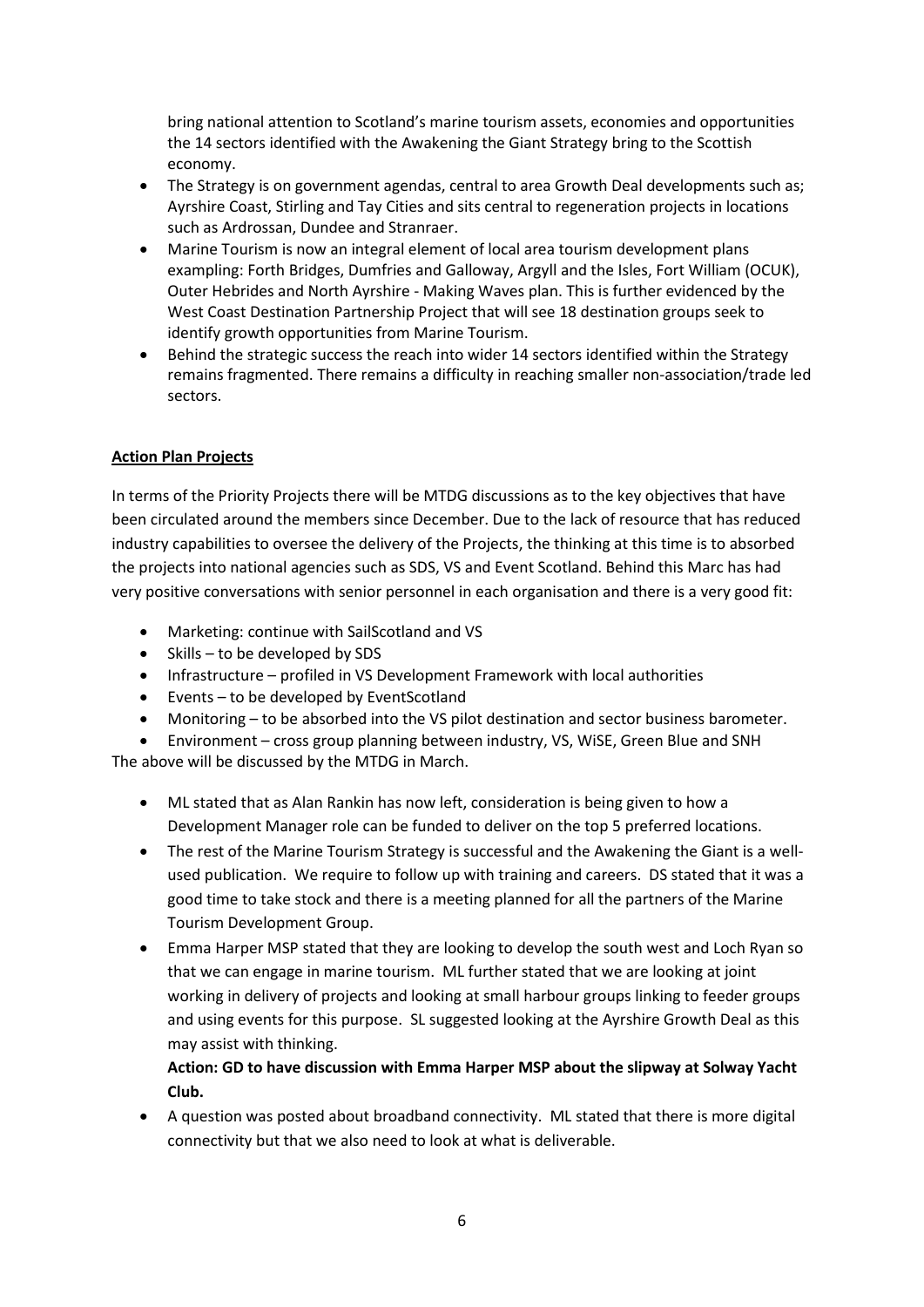## **6. Careers and Industry Training – Simon Limb/Martin Latimer, British Marine Scotland**

SL provided an overview of the Careers Industry training and showed a video. A discussion then followed and the following points raised -

- The video is going to be launched at 2 careers fairs.
- It is also going to feature on British Marine web pages and Skills Development Scotland, My world of work, web pages and also put in job descriptions. RYAS have also agreed to share it through RYAS platforms and industry. It will also be signposted to companies. They have had support from Loch Lomond Cruises, Largs Yacht Haven and Scottish Canals.
- We require to look at Scotland recognised qualifications and create new modules and qualifications and gives a significant lead in time.
- Boat building Qualification has been created and we have worked with a number of companies and created a stakeholders group.
- They have received an invitation to join the board of Glasgow City College.
- Labour Market Study has helped form part of future discussions.
- There was a rolling series of meetings over 2016-2017 and mapped out modules.
- We secured fit for purpose for training providers.
- SQA acceptance, December 2016. SVQ formal acceptance in Spring 2018.
- Until we can move to a modern apprenticeship we will be unable to source funding so we are hoping to secure by summer 2018.
- We are targeting Autumn 2019/2020, 18-24 months length of course. Qualification for employees by 2021. This will be 5 year lead in time 2016-2021.
- Looking to run a Boatyard Operative course in 2023. All of the qualifications will take 5-6 years to bed in before they make significant progress.

SMCM gave his thanks to SL for the presentation.

There then followed an opportunity for questions –

- SMCM asked in terms of the sector how many vacancies there were. SL stated that unfortunately they were unable to provide this information. SL stated that we can circulate this information from the market labour survey. ML stated that it is a rolling scenario. SL stated that there are 45% over 30 and 88% over 50 so we need to feed more people in.
- SMCM stated that the video is very succinct. SL stated that we can pull a central database. ML stated that there is a transience of people who go into these lifestyles and move on. DS stated that if there is a gap the Business Survey they can put in sector specific questions.
- GR suggested showing the video at Clyde Marine Planning Partnership and stated that fishermen have similar issues.

ML stated that British Marine Scotland have looked at ship building and marine engineering and we have agreed that we will work with them.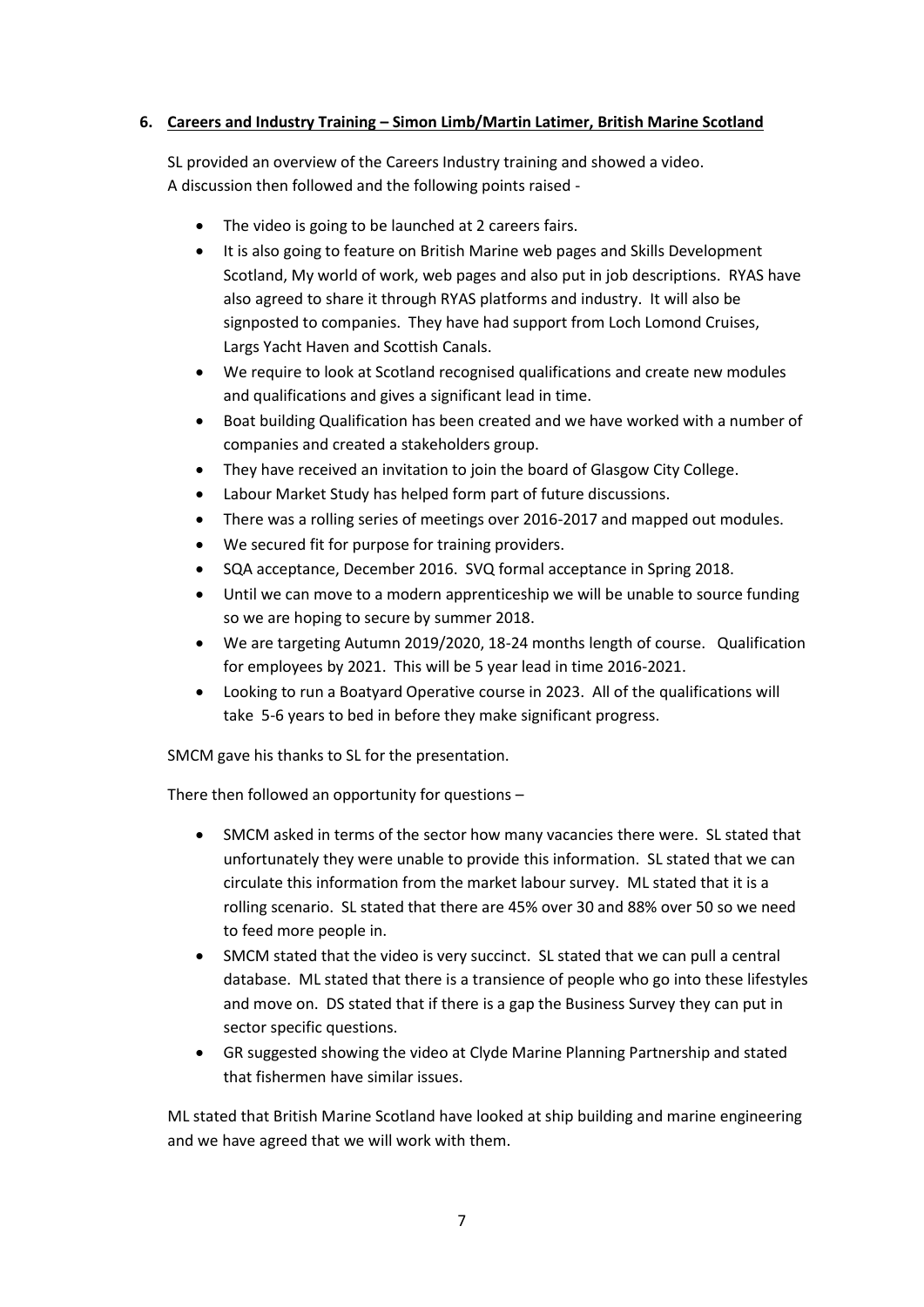**Action: Video link to be circulated to CPG members and asked that we spread the word via social media channels.**

## **7. GDPR – Processing of CPG Information**

JA reported that there is new legislation coming in relating to GDPR and consents. JA asked whether we would require to have a formal contract between Scottish Parliament and RYA Scotland. **Action: SMCM and JA agreed to have discussion to look at how this be taken forward.**

## **8. Introduction of the Scottish Crown Estate Bill**

JA reported that the deadline for the consultation is  $23<sup>rd</sup>$  March. Angus MacDonald MSP stated that he sits on the Environmental and Land Change Committee and explained that evidence will be presented on 13 and20 March. The Stage 1 Report will be published at end of May. AM and SMCM encouraged members to make responses.

## **9. Sail Scotland Update**

## **Marine Tourism Conference**

DS stated that he will provide a fuller briefing at a later date and reported that the Scottish Tourism conference is taking place on 13<sup>th</sup> March, this is a third Marine Tourism Conference to take place and will be held in the Moorings Hotel in Fort William. There is a packed programme and Fiona Hyslop, Cabinet Secretary for Culture, Tourism and External Affairs will be joining us together with Shirley Robertson OBE as keynote speaker.

Highlands and Islands University have a Marine Coastal degree course where students are happy to assist at the conference and also provide an opportunity to network with industry. The conference has almost reached his maximum capacity of 100 delegates and this demonstrates how much marine tourism has grown through the various sectors.

**Action: Information regarding the Marine Tourism Conference to be sent to out to CPG members.**

#### **10. AOCB**

The following actions were agreed -

**Action: Send an email to Cabinet Secretary to thank her for attending the meeting this evening.**

**Action: Send an email to Alan Rankin, Project Manager, Marine Tourism Strategy Development Group for his work and wish every success going forward.**

## **Fort William and Shoreline Company Limited - Sarah Kennedy**

SK stated that it had been agreed that a letter of support be submitted for the Fort William and Shoreline Company Limited. SMCM agreed that he would draft this and is to cover the following points -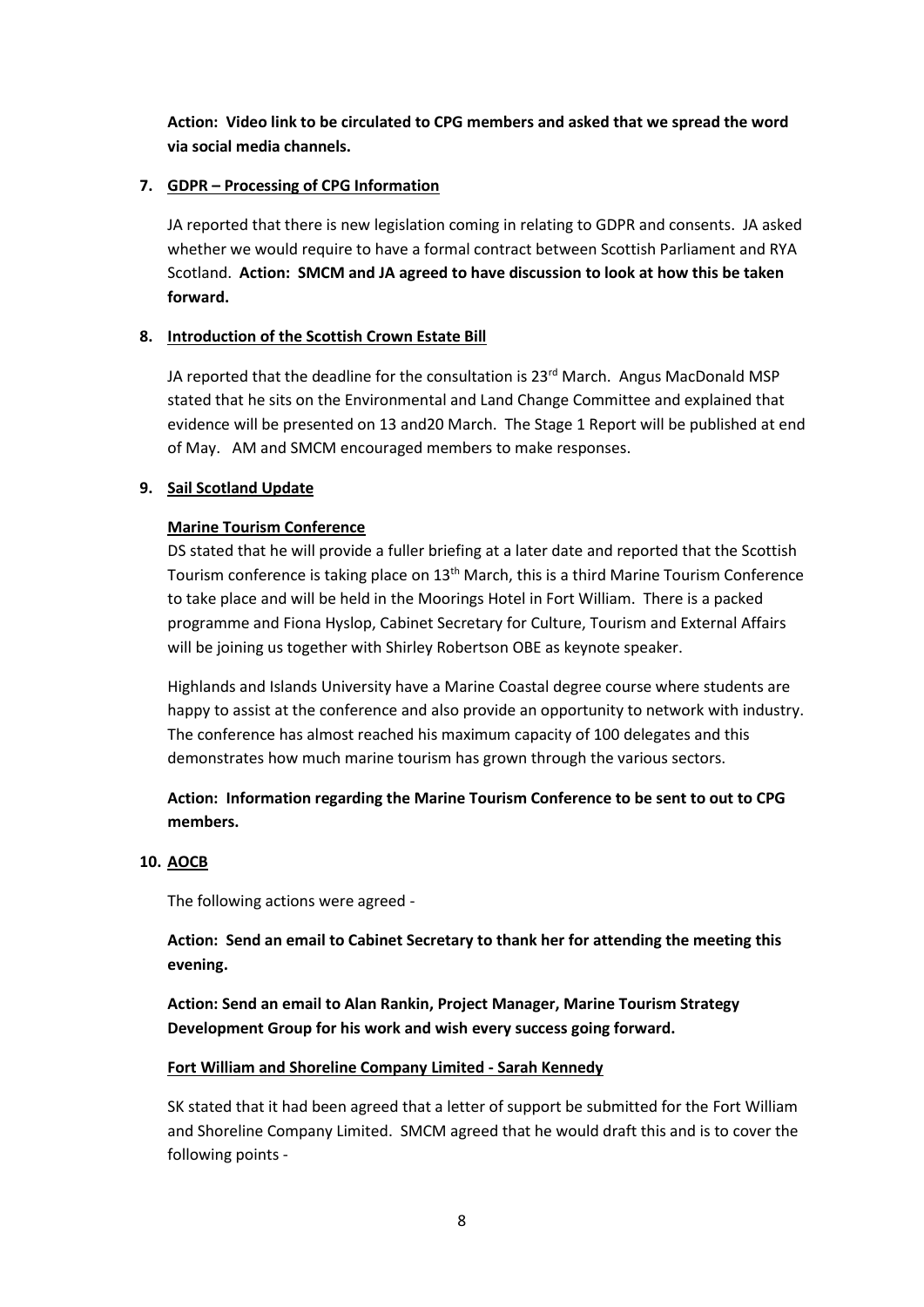- \* Support the initial expansion of the Fort William Pontoons
- \* Support in principle of the long term plans for a permanent cruise ship berth
- \* Support in principle for a marina along the waterfront in Fort William

\*Recognise the significant impact that providing this extension will bring to Fort William in economic benefits to the area

#### 11. **Future Business**

SMCM stated that we will require to restrict agenda items at future meetings so that we can ensure full discussion.

## **12. Date of Next Meeting**

## **Tuesday 26th June 2018 at 6pm.**

The meeting closed and SMCM gave this thanks to everyone for their attendance. There was a vote of thanks to the Chair.

#### **SUMMARY OF ACTIONS/DECISIONS**

|    | <b>Actions</b>                                                                                       | Resp.     | Date          | Completed             |
|----|------------------------------------------------------------------------------------------------------|-----------|---------------|-----------------------|
|    |                                                                                                      |           | <b>Raised</b> |                       |
| 1. | <b>Dundee Marina</b>                                                                                 |           |               |                       |
|    | Circulate letter that was sent to<br>Cabinet Secretary and Fergus<br>Ewing re Dundee marina project. | SMCM/PM   |               | Circulated<br>11/1/18 |
|    |                                                                                                      |           |               |                       |
| 2. | <b>Green Blue</b>                                                                                    |           |               |                       |
|    | A discussion took place on the<br>promotion of the Green Blue.                                       | ML        | 27/2/18       | Achieved              |
|    | Action: It was agreed to re-issue<br>out Green Blue information to                                   |           |               |                       |
|    | CPG members and ask them to                                                                          |           |               |                       |
|    | speak to their local boaters.                                                                        |           |               |                       |
| 3. | Electronic version of RYA Magazine<br>showing Brexit Article to be<br>circulated                     | <b>JA</b> | 27/2/18       | Circulated<br>23/3/18 |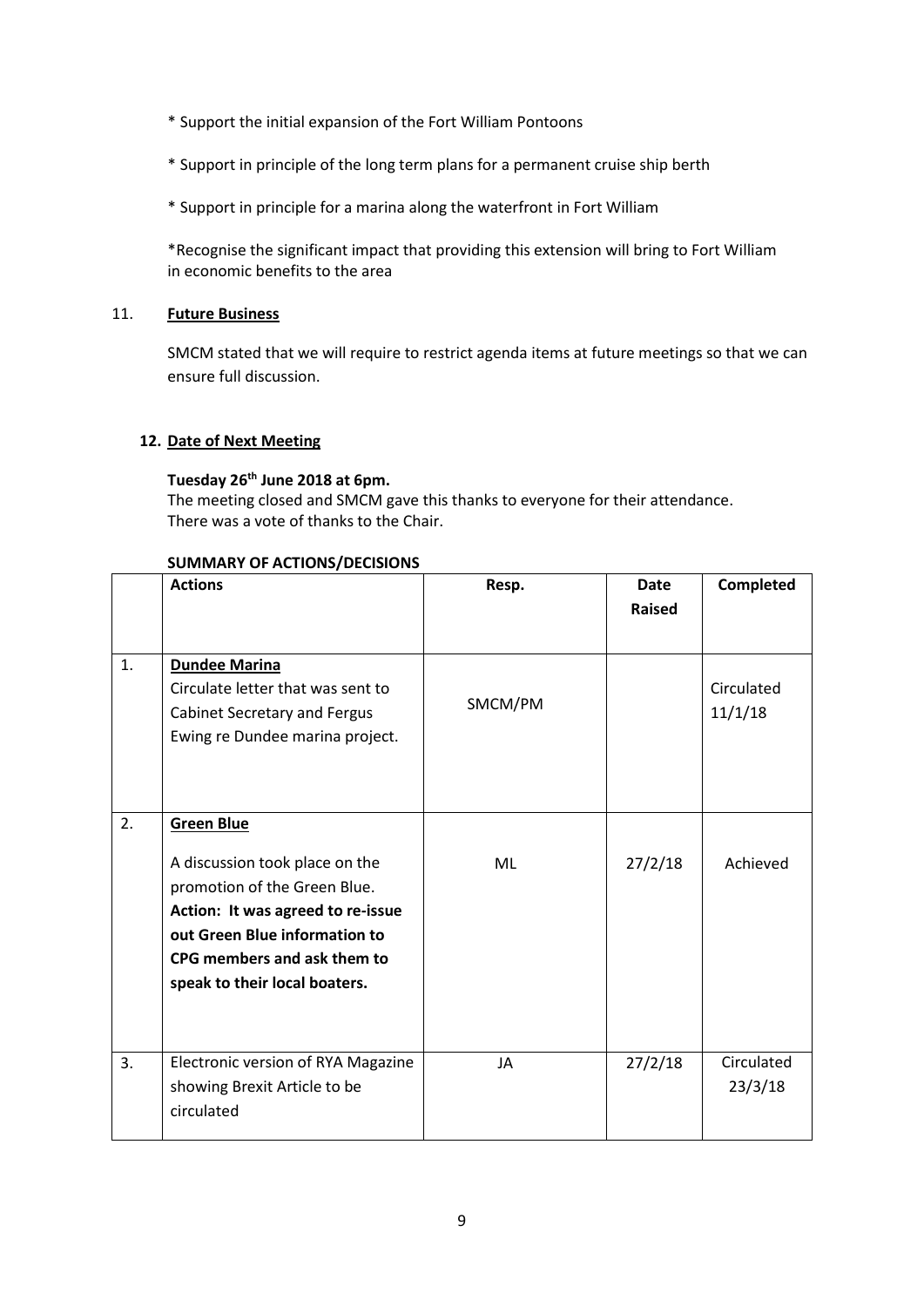| 4. | 2020 Year of Coast and Water             | <b>ALL</b>  | 27/2/18 | Ongoing               |
|----|------------------------------------------|-------------|---------|-----------------------|
|    | Look into events for 2020 Year of        |             |         |                       |
|    | Coast and Water. To be discussion        |             |         |                       |
|    | topic together with discussion           |             |         |                       |
|    | about attracting sailing events to       |             |         |                       |
|    | Scotland.                                |             |         |                       |
|    |                                          |             |         |                       |
| 5. | <b>Funding Opportunities - 2020</b>      | <b>SMCM</b> | 27/2/18 | Pending               |
|    | <b>Year of Coast and Water</b>           |             |         |                       |
|    | Write to Fiona Hyslop (Cabinet           |             |         |                       |
|    | Secretary for Culture, Tourism and       |             |         |                       |
|    | External Affairs),                       |             |         |                       |
|    | Cabinet Secretary and Derek              |             |         |                       |
|    | Mackay (Cabinet Secretary for            |             |         |                       |
|    | Finance and the Constitution) re         |             |         |                       |
|    | funding opportunities for 2020           |             |         |                       |
|    | Year of Coast and Water                  |             |         |                       |
| 6. | <b>Canal Bridge Closures at Tweechar</b> | SMCM/ML     | 27/2/18 | Achieved              |
|    | and Bonnybridge                          |             |         | and item              |
|    | SMCM to update Alison Harris MSP         |             |         | added to              |
|    | on current position and also ML to       |             |         | agenda for            |
|    | speak to Scottish Canals re              |             |         | 26 <sup>th</sup> June |
|    | response from CEO, Scottish Canals       |             |         |                       |
| 7. | <b>Marine Tourism Conference</b>         |             |         |                       |
|    | Information regarding the Marine         |             |         |                       |
|    | Tourism Conference to be sent to         | DS/PM       | 27/2/18 | Circulated on         |
|    | out to CPG members.                      |             |         | 1/3/18                |
|    |                                          |             |         |                       |
|    |                                          |             |         |                       |
|    |                                          |             |         |                       |
| 8. | <b>Careers Industry Training - video</b> | <b>SL</b>   |         | 22/3/18               |
|    | to be circulated by CPG members          |             |         |                       |
|    | and share via social media               |             |         |                       |
|    | channels.                                |             |         |                       |
|    | Careers Video to be shown at             | GR          |         | Pending               |
|    | Clyde Marine Planning Partnership        |             |         |                       |
|    |                                          |             |         |                       |
|    |                                          |             |         |                       |
| 9. | <b>Labour Market Survey</b>              | ML/SL       | 27/2/18 | Check with            |
|    | Information from Labour market           |             |         | Martin                |
|    | survey to be provided to SMCM.           |             |         |                       |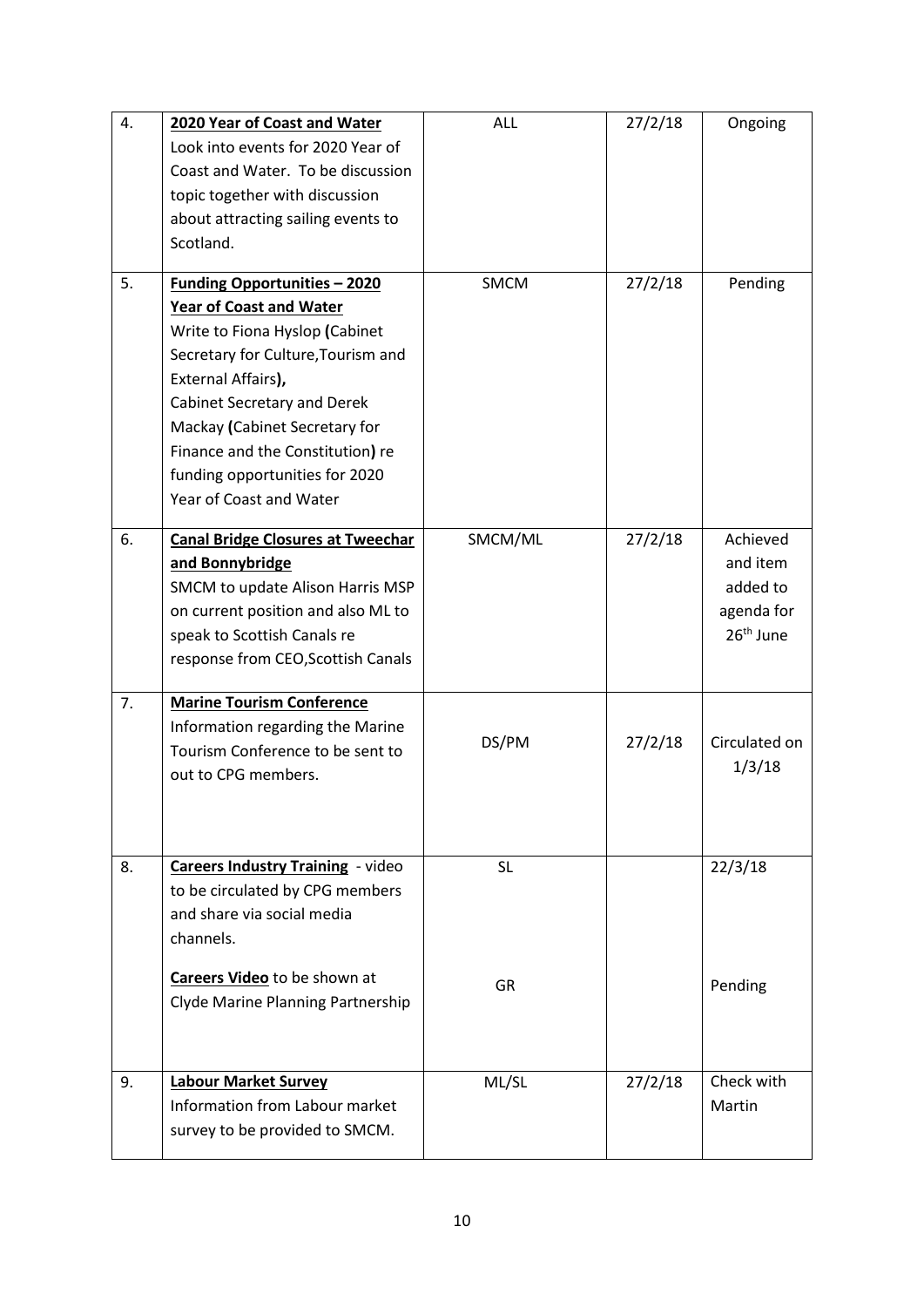| 10. | <b>GDPR</b>                                                                                                                                                                          |                         |          |                                                                                                                                   |
|-----|--------------------------------------------------------------------------------------------------------------------------------------------------------------------------------------|-------------------------|----------|-----------------------------------------------------------------------------------------------------------------------------------|
|     | Discussion to take place on<br>procedure for processing of<br>information for CPG members.                                                                                           | <b>SMCM/James Allan</b> | 27/2/18  | <b>CPG</b><br>members<br>contacted in<br>line with<br><b>GDPR</b> and<br>new<br>database<br>created<br>based on<br>responses.     |
| 11. | <b>Scottish Sea Angling Network</b>                                                                                                                                                  |                         |          |                                                                                                                                   |
|     | Scottish Sea Angling Network to be<br>invited to present at the next<br>meeting on 28 <sup>th</sup> November or<br>alternatively to one of the<br>meetings in 2018.                  | Secretariat             | 26/9/17  | Invite sent,<br>await<br>response                                                                                                 |
| 12. | 2020 Year of Coast and Water to<br>be added as discussion topic to a<br>future agenda and combine with<br>"Attracting sailing events to<br>Scotland"                                 | Secretariat             | 28/11/17 | Added to 25<br>September<br>agenda                                                                                                |
| 13. | <b>The Green Blue</b><br>Further discussion required on<br>Green Blue requirements in<br>Scotland and potential literature to<br>be produced with assistance from<br>Graham Russell. | <b>ALL</b>              | 28/11/17 | Circulate and<br>promote<br>current<br>literature<br>and ask CPG<br>members to<br>promote<br>through<br>social media<br>channels. |
| 14. | <b>Thank you Letters</b><br>Thank you to Fiona Hyslop and<br>Alan Rankin                                                                                                             | SMCM                    | 27/2/18  | Issued<br>28/2/18                                                                                                                 |